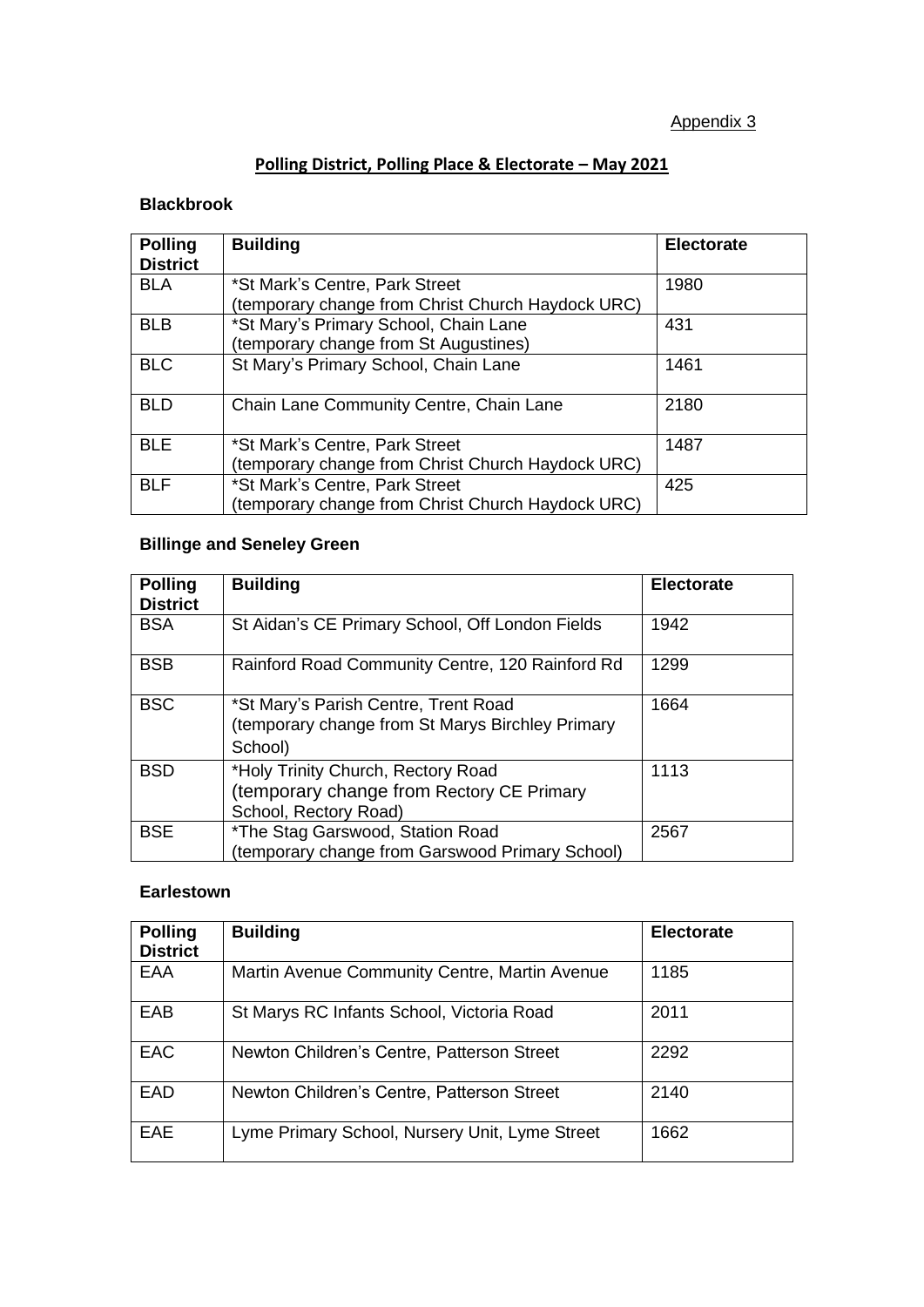# **Haydock**

| <b>Polling</b><br><b>District</b> | <b>Building</b>                             | <b>Electorate</b> |
|-----------------------------------|---------------------------------------------|-------------------|
| <b>HAA</b>                        | Legh Vale Primary School, Legh Road         | 884               |
| <b>HAB</b>                        | Grange Valley Youth Centre, Clipsley Lane   | 3312              |
| <b>HAC</b>                        | English Martyrs Church Hall, Chapel Street  | 2220              |
| <b>HAD</b>                        | St James the Great Parish Room, Church Road | 1985              |
| <b>HAE</b>                        | Mobile at Slag Lane/Liverpool Road          | 397               |

#### **Moss Bank**

| <b>Polling</b><br><b>District</b> | <b>Building</b>                                    | <b>Electorate</b> |
|-----------------------------------|----------------------------------------------------|-------------------|
| <b>MBA</b>                        | Mobile at Bassenthwaite Avenue                     | 914               |
| <b>MBB</b>                        | Moss Bank Library, Bowness Avenue                  | 1436              |
| <b>MBC</b>                        | Carr Mill Primary School, Kentmere Avenue          | 771               |
| <b>MBD</b>                        | Pyes Gardens Community Room, Pyes Gardens          | 1710              |
| <b>MBE</b>                        | St Peter and St Paul RC Primary School, Derwent Rd | 1558              |
| <b>MBF</b>                        | Chain Lane Community Centre, Chain Lane            | 1648              |
| <b>MBG</b>                        | Moss Bank Mission, Moss Bank Road                  | 584               |

#### **Newton**

| <b>Polling</b><br><b>District</b> | <b>Building</b>                           | <b>Electorate</b> |
|-----------------------------------|-------------------------------------------|-------------------|
| <b>NEA</b>                        | Wargrave CE Primary School, Bradlegh Road | 1758              |
| <b>NEB</b>                        | Vulcan Bowling Club, 22 Raleigh Close     | 1309              |
| <b>NEC</b>                        | Wargrave Community Hub, 143 Alder Street  | 2764              |
| <b>NED</b>                        | St Peters Church Annexe, High Street      | 2348              |
| <b>NEE</b>                        | Newton Primary School, Sanderling Road    | 1479              |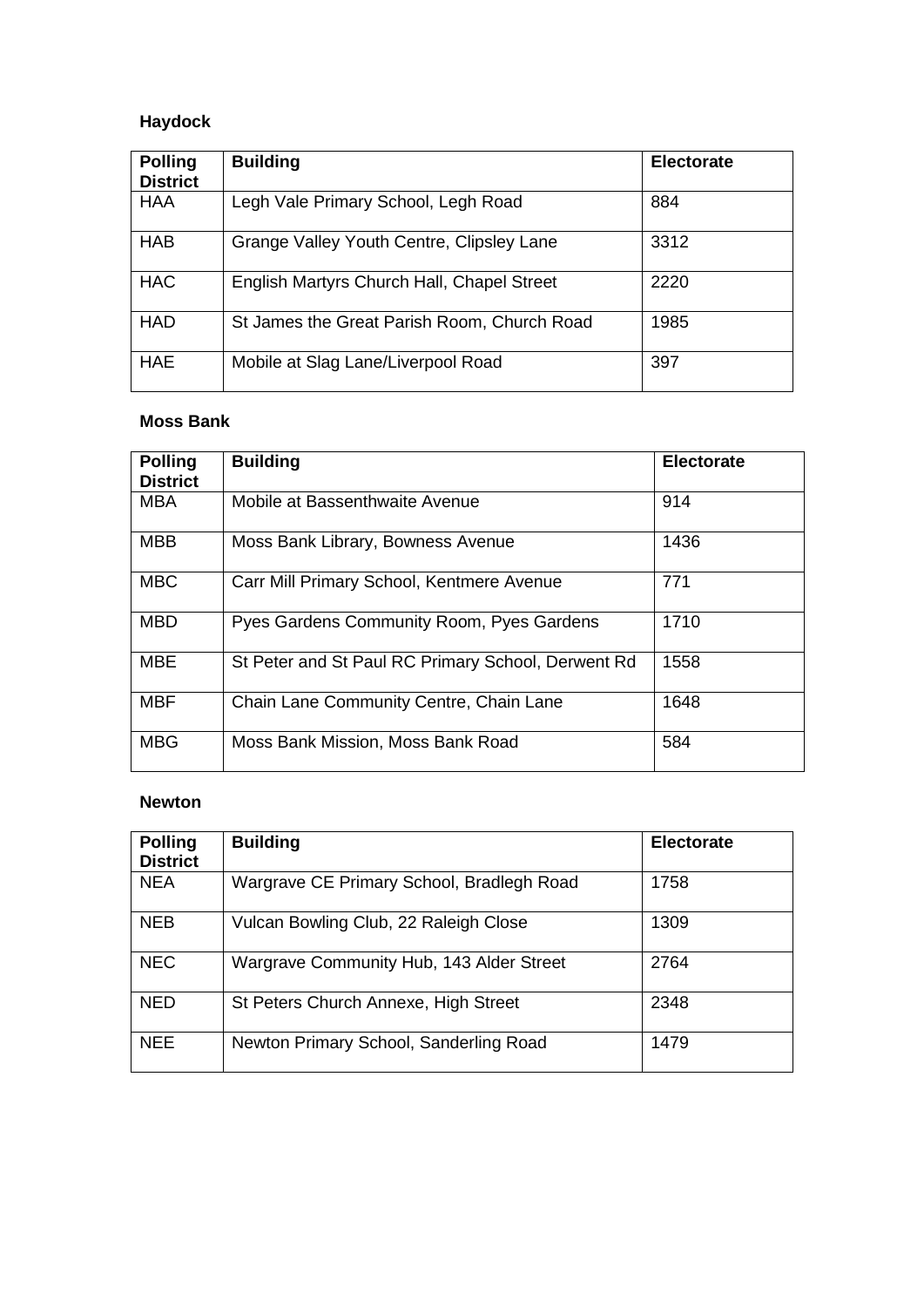#### **Parr**

| <b>Polling</b><br><b>District</b> | <b>Building</b>                                  | <b>Electorate</b> |
|-----------------------------------|--------------------------------------------------|-------------------|
| <b>PAA</b>                        | Parr St Peters Church Hall, Broad Oak Road       | 761               |
| <b>PAB</b>                        | Parr Children's Centre, Ashtons Green Drive      | 1250              |
| <b>PAC</b>                        | St Philip's Church, Fleet Lane                   | 1317              |
| <b>PAD</b>                        | Broad Oak Community Primary School, Brunswick St | 1575              |
| <b>PAE</b>                        | Allanson Street Primary School, Ramford Street   | 1138              |
| <b>PAF</b>                        | Salvation Army Hall, Tickle Avenue               | 1028              |
| <b>PAG</b>                        | St Cuthberts RC High School, Berrys Lane         | 1872              |

# **Rainford**

| <b>Polling</b><br><b>District</b> | <b>Building</b>                              | <b>Electorate</b> |
|-----------------------------------|----------------------------------------------|-------------------|
| <b>RFA</b>                        | Rainford X Sports & Social Club, Bushey Lane | 830               |
| <b>RFB</b>                        | Rainford High School, Higher Lane            | 140               |
| <b>RFC</b>                        | Corpus Christi Parish Hall, Alfred Street    | 1208              |
| <b>RFD</b>                        | Rainford High School, Higher School          | 1288              |
| <b>RFE</b>                        | Rainford Village Hall, Church Road           | 1083              |
| <b>RFF</b>                        | Rainford Village Hall, Church Road           | 1123              |
| <b>RFG</b>                        | Mobile at The Red Cat, 8 Red Cat Lane        | 328               |
| <b>RFH</b>                        | The Stables, Hill Top, St Helens Road        | 299               |
| <b>RFJ</b>                        | Mobile at Fir Tree Farm, Pimbo Road          | 146               |
| <b>RFK</b>                        | The Stables, Hill Top, St Helens Road        | 119               |
| <b>RFL</b>                        | The Stables, Hill Top, St Helens Road        | 24                |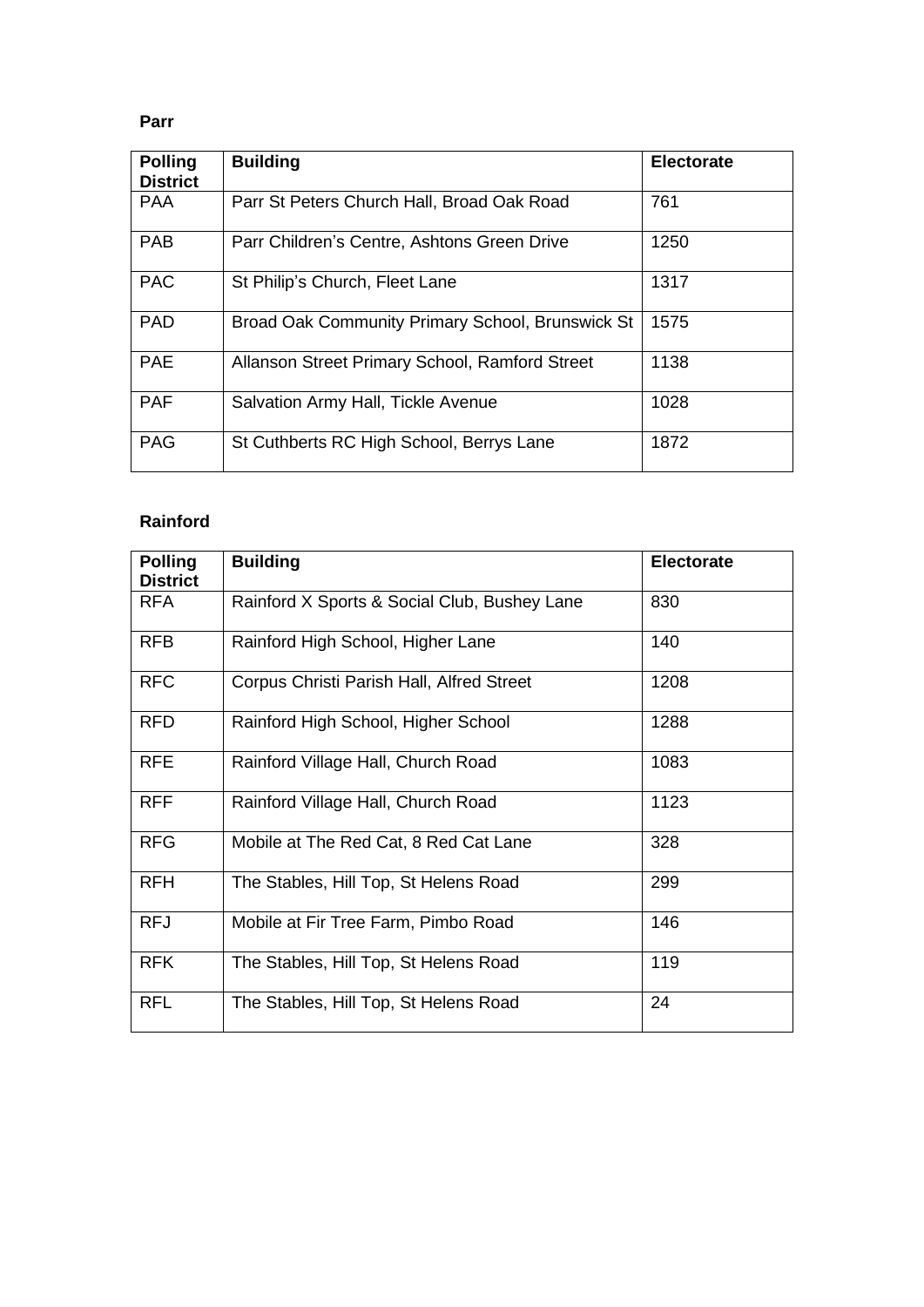## **Windle**

| <b>Polling</b><br><b>District</b> | <b>Building</b>                                                                                            | <b>Electorate</b> |
|-----------------------------------|------------------------------------------------------------------------------------------------------------|-------------------|
| <b>WIA</b>                        | Bleak Hill Primary School, Hamilton Road                                                                   | 1966              |
| <b>WIB</b>                        | Mobile at Hard Lane/Windle Hall Drive                                                                      | 993               |
| <b>WIC</b>                        | <b>Gamble Memorial Hall, City Gardens</b>                                                                  | 862               |
| <b>WID</b>                        | *Cowley 6 <sup>th</sup> Form College, King Edward Road<br>(temporary change from Windleshaw Catholic Club) | 914               |
| <b>WIE</b>                        | Queens Park Primary School, Rivington Road                                                                 | 1048              |
| <b>WIF</b>                        | Nursery Unit Rivington Primary, Tennis Street North                                                        | 928               |
| <b>WIG</b>                        | Community Room, Morley Way                                                                                 | 1444              |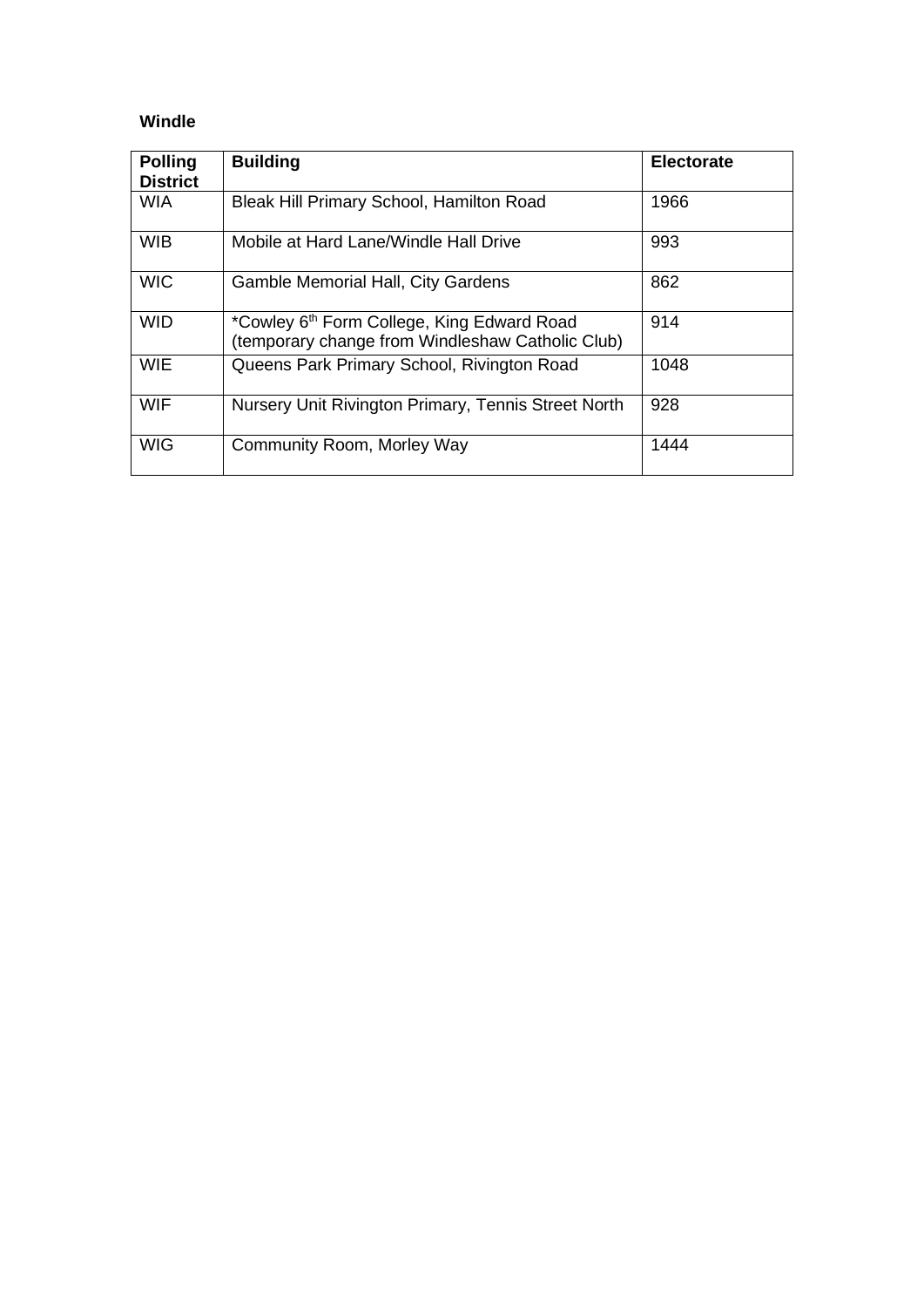## **Bold**

| <b>Polling</b><br><b>District</b> | <b>Building</b>                          | <b>Electorate</b> |
|-----------------------------------|------------------------------------------|-------------------|
| <b>BOA</b>                        | Mobile at The Pastures, New Bold         | 1120              |
| <b>BOB</b>                        | Sutton Village Church, Herbert Street    | 688               |
| <b>BOC</b>                        | Mobile at Lindsay Street                 | 662               |
| <b>BOD</b>                        | Sutton Manor Primary School, Forest Road | 2129              |
| <b>BOE</b>                        | Chester Lane Library, Chester Lane       | 2339              |
| <b>BOF</b>                        | Mobile at Warrington Road, Bold          | 258               |
| <b>BOG</b>                        | Mobile at Lindsay Street                 | 728               |

### **Eccleston**

| <b>Polling</b><br><b>District</b> | <b>Building</b>                                                                                                    | <b>Electorate</b> |
|-----------------------------------|--------------------------------------------------------------------------------------------------------------------|-------------------|
| <b>ECA</b>                        | *St Julie's Parish Church Hall, Howards Lane<br>(temporary change from St Julie's School)                          | 1640              |
| <b>ECB</b>                        | Eccleston Village Hall, Kiln Lane                                                                                  | 1102              |
| <b>ECC</b>                        | Eccleston Mere Primary School, Saleswood Avenue                                                                    | 790               |
| <b>ECD</b>                        | *St James with St Matthews Church, St Helens Road<br>(temporary change from Eccleston Lane Ends<br>Primary School) | 2097              |
| <b>ECE</b>                        | *Our Lady Help of Christians Church Hall, Portico<br>Lane<br>(temporary change from Mobile at the Black Horse)     | 913               |
| <b>ECF</b>                        | Eccleston Mere Primary School, Saleswood Avenue                                                                    | 875               |
| <b>ECG</b>                        | Eccleston Village Hall, Kiln Lane                                                                                  | 910               |
| <b>ECH</b>                        | Eccleston Mere Primary School, Saleswood Avenue                                                                    | 812               |
| <b>ECJ</b>                        | *St James with St Matthews Church, St Helens Road<br>(temporary change from Eccleston Lane Ends<br>Primary School) | 288               |
| <b>ECK</b>                        | *Our Lady Help of Christians Church Hall, Portico<br>Lane<br>(temporary change from Mobile at the Black Horse)     | 126               |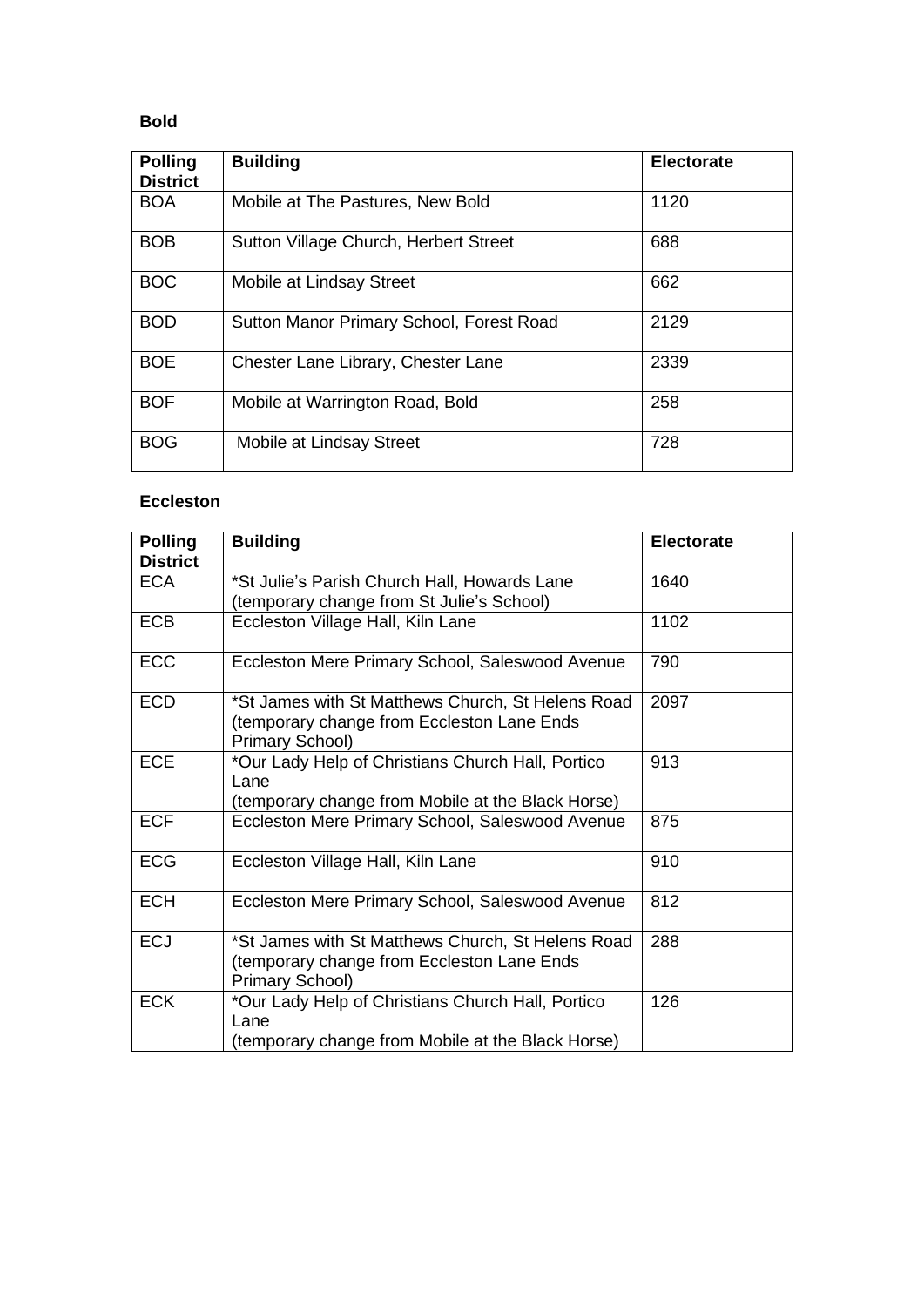### **Rainhill**

| <b>Polling</b><br><b>District</b> | <b>Building</b>                           | <b>Electorate</b> |
|-----------------------------------|-------------------------------------------|-------------------|
| <b>RHA</b>                        | Longton Lane Primary School, Longton Lane | 2124              |
| <b>RHB</b>                        | Longton Lane Primary School, Longton Lane | 1925              |
| <b>RHC</b>                        | Rainhill Scout Hut, Deepdale Drive        | 1507              |
| <b>RHD</b>                        | St.Ann's Millennium Centre, View Road     | 3371              |

#### **Sutton**

| <b>Polling</b><br><b>District</b> | <b>Building</b>                                | <b>Electorate</b> |
|-----------------------------------|------------------------------------------------|-------------------|
| <b>SUA</b>                        | Eaves Primary School, Eaves Lane               | 3865              |
| <b>SUB</b>                        | Sutton Oak CE Primary School, Goodban Street   | 1837              |
| <b>SUC</b>                        | Sherdley County Primary School, Mill Lane      | 1364              |
| <b>SUD</b>                        | Willow Tree Primary School, Willow Tree Avenue | 2049              |

#### **Thatto Heath**

| <b>Polling</b><br><b>District</b> | <b>Building</b>                                  | <b>Electorate</b> |
|-----------------------------------|--------------------------------------------------|-------------------|
| <b>THA</b>                        | Thatto Heath Children's Centre, Brisbane Street  | 1979              |
| <b>THB</b>                        | Nutgrove Methodist Primary School, Govett Road   | 2201              |
| <b>THC</b>                        | St Matthew's Church & Centre, St Matthew's Grove | 1780              |
| <b>THD</b>                        | St John Vianney Primary School                   | 3425              |
| <b>THE</b>                        | Thatto Heath Children's Centre, Brisbane Street  | 870               |